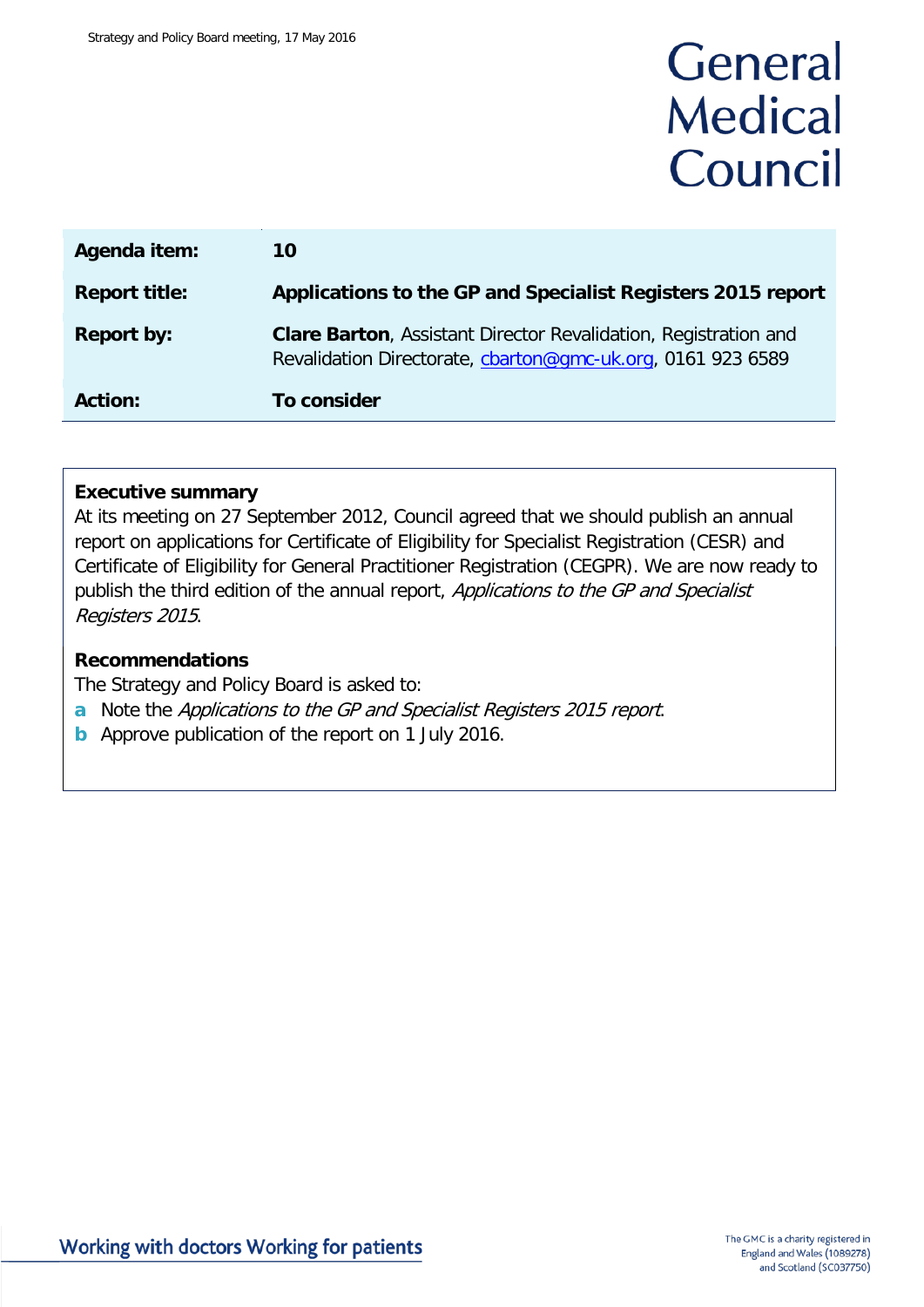# **Issue**

- **1** At its meeting on 27 September 2012, Council approved 13 recommendations aimed at enhancing the credibility and reputation of the Certificate of Eligibility for Specialist Registration (CESR) and Certificate of Eligibility for General Practitioner Registration (CEGPR) application process.
- **2** The recommendations were proposed by the working group responsible for reviewing the routes to specialist and GP registration. They were based on research conducted by Zircadian Consulting and results from a public consultation held between March and June 2012. Recommendation 13 was to 'publish an annual report on the outcomes, issues and learning points from CESR/CEGPR applications'. This edition of the report, Applications to GP and Specialist Registers 2015, is at Annex A.

## Purpose of the annual report

**3** The report gives figures on outcomes from Certificate of Completion of Training (CCT), Combined Programme, CESR and CEGPR decisions. It provides information that might be of use to potential applicants, and provides an update on work around the other recommendations approved by Council in 2012.

# Audience for the annual report

- **4** The annual report is mainly targeted at the medical royal colleges who we contract with to evaluate evidence on our behalf. It will be shared with these groups and others who responded to the initial consultation. It will also be of interest to those who have applied for a CESR or CEGPR and those who intend to apply. We will use the report to advise potential applicants on the best approach to their application.
- **5** Subject to the Board's approval, the report will be published on our website on 1 July 2016.

## Other relevant background information

- **6** Historically, the CESR and CEGPR processes have not been viewed positively by interest groups. This is in part due to the perception that CESR/CEGPR routes onto the specialist and GP registers are inferior to the CCT route.
- **7** This report attempts to reflect the position that attaining GP or specialist registration is the target – rather than the certificate used to get there. By lining up CESR, CEGPR and CCT data together, we aim to demonstrate that standards are applied equally.
- **8** After we published the first and second reports, we sought feedback from a widerange of key interest groups. We have used this feedback to inform this report.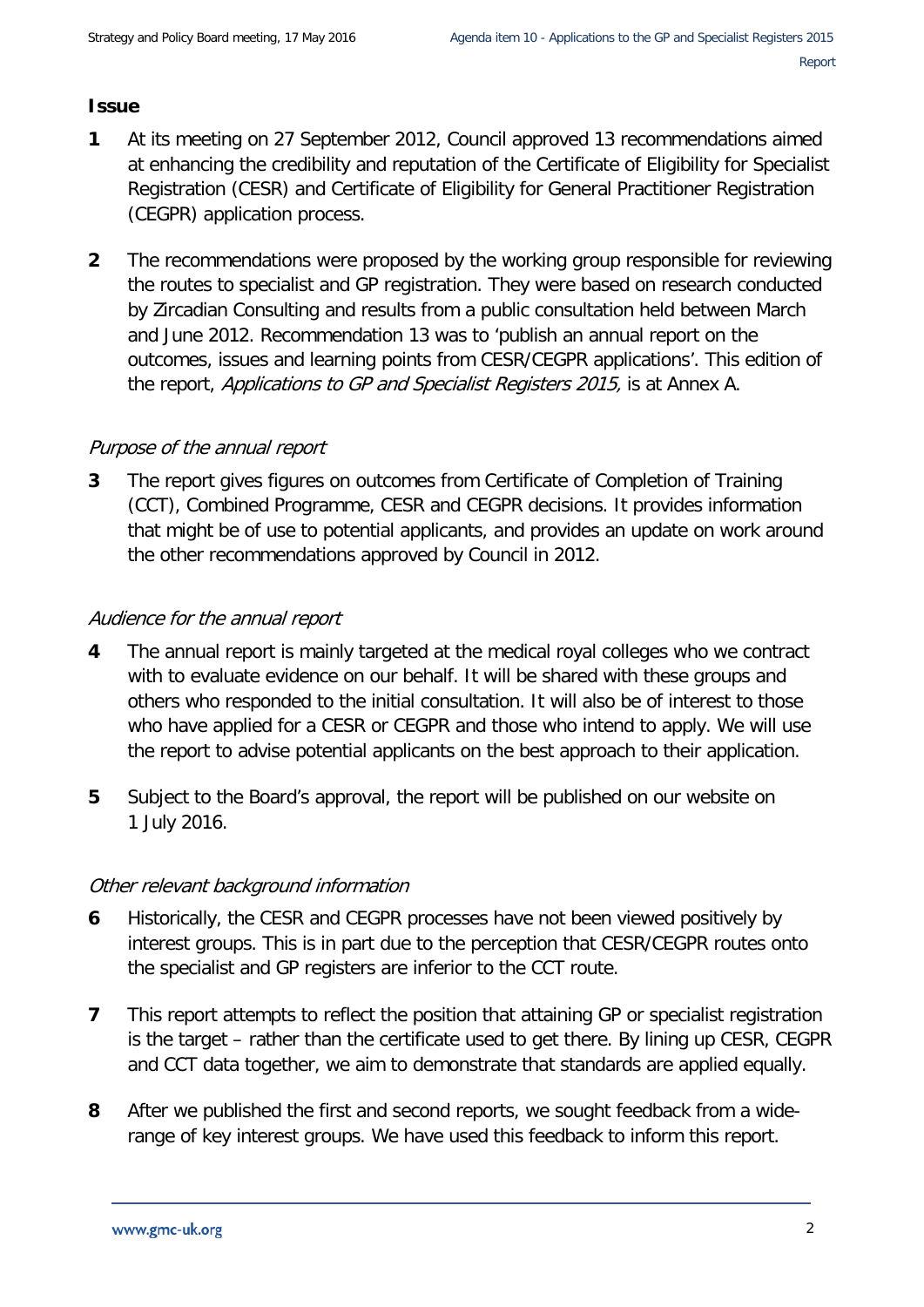**9** We will continue to share the publication with a wide-range of key interests, particularly those representing Staff and Associate Specialist (SAS) doctors in order to inform content for future editions.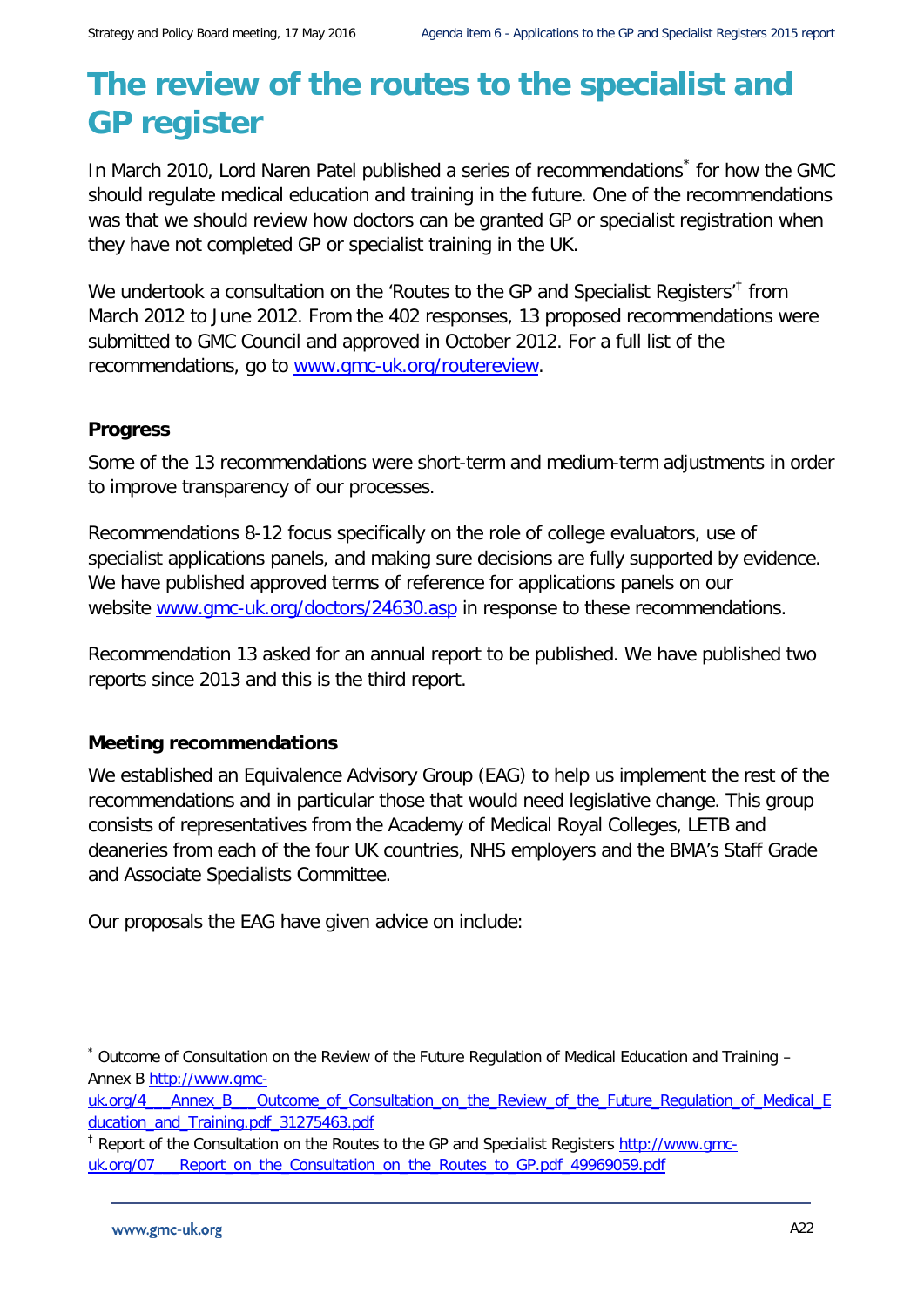- **1** Requiring CESR and CEGPR applicants to have a licence to practise and a minimum of 12 months' experience of working in the UK over the past three years.
- **2** Testing the applicant's knowledge in the relevant specialty.
- **3** Evaluating the applicant's performance in the relevant specialty in a workplace based evaluation in the UK.
- **4** Amending legislation to allow CEGPR applicants to spend time working in GP practices in the UK.
- **5** How we include individuals of high international renown in the process without the need for acclimatisation or evaluation of performance.

# **Proposals so far**

The diagram below shows the proposed model to implement recommendations



Acclimatisation

We identified in last year's report [\(www.gmc-](http://www.gmc-uk.org/Applications_to_the_GP_and_Specialist_Registers___DC7493.pdf_60763291.pdf)

[uk.org/Applications\\_to\\_the\\_GP\\_and\\_Specialist\\_Registers\\_\\_\\_DC7493.pdf\\_60763291.pdf](http://www.gmc-uk.org/Applications_to_the_GP_and_Specialist_Registers___DC7493.pdf_60763291.pdf) page 15) that over 80% of applicants are already based in the UK before they apply. Our proposal will ensure all applicants have already worked for a minimum of 12 months in the last three years in the UK as a registered and licensed medical practitioner. For clarity, applicants will not necessarily need to be working in the specialty in which they intend to apply for specialist registration – the recommendation merely asks for experience of working in the UK.